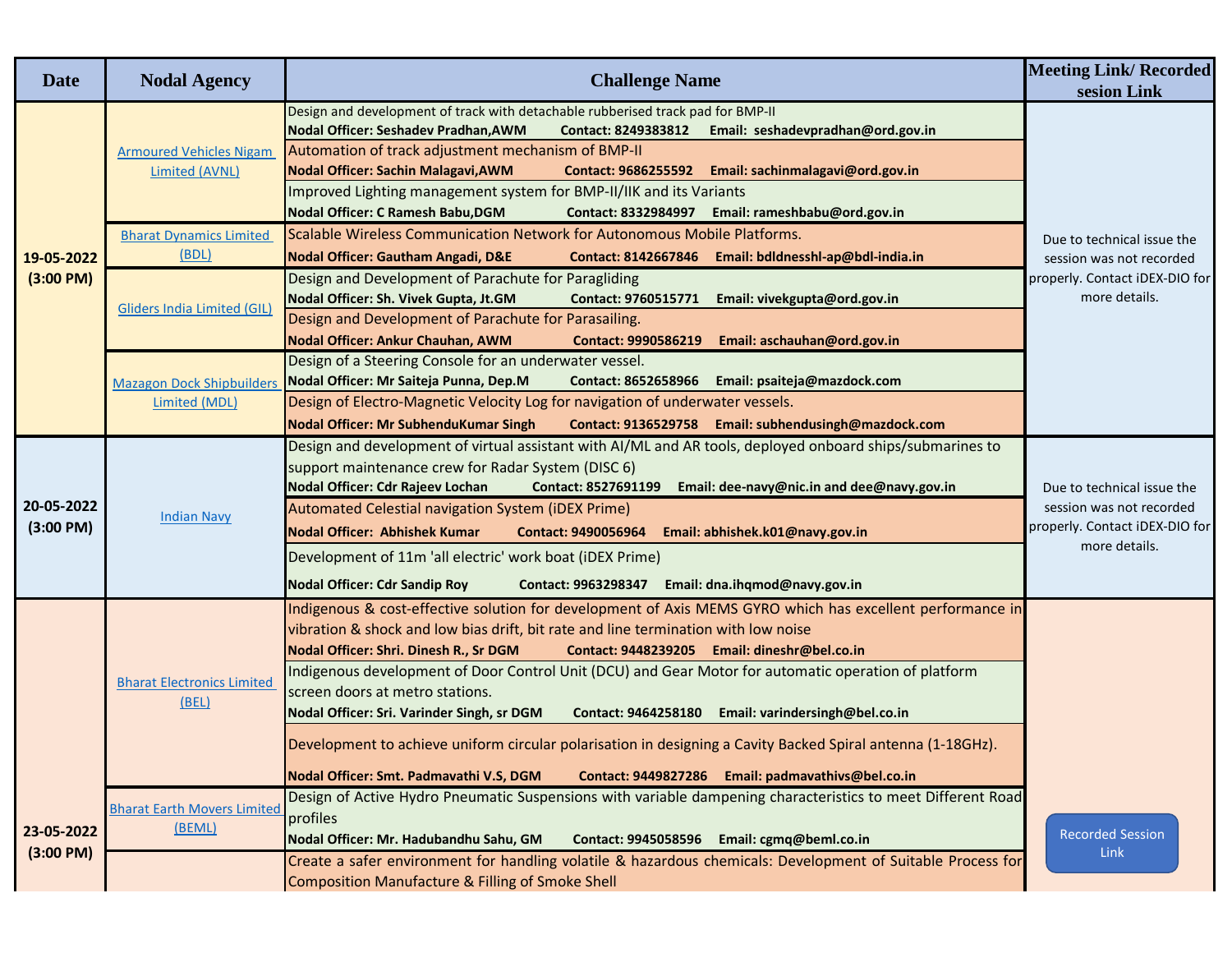|                          | <b>Munitions India Limited</b>     | Nodal Officer: Mr. Sailesh Vagerwal, AGM Contact: 9425310722 Email: saileshvagerwal.ofb@ofb.gov.in                                                                                         |                                                            |
|--------------------------|------------------------------------|--------------------------------------------------------------------------------------------------------------------------------------------------------------------------------------------|------------------------------------------------------------|
|                          | (MIL)                              | Development of equipment capable of automatic weighing and filling of powder like substance explosives                                                                                     |                                                            |
|                          |                                    | within 2 mg tolerance (i.e. 28-30 Mg).<br>Nodal Officer: Mr. Sailesh Vagerwal, AGM<br>Contact: 9425310722 Email: saileshvagerwal.ofb@ofb.gov.in                                            |                                                            |
|                          |                                    |                                                                                                                                                                                            |                                                            |
|                          |                                    | Designing thermal agile mannequin to measure comfort parameter in simulated high altitude environment                                                                                      |                                                            |
|                          | <b>Troop Comfort Limited (TCL)</b> | Nodal Officer: Shri Birendra Singh, Jt GM<br>Contact: 9424915208 Email: birendrasingh@ord.gov.in                                                                                           |                                                            |
|                          |                                    | Designing of ballistic protection portable bunkers with cooling effect                                                                                                                     |                                                            |
|                          |                                    | Nodal Officer: Shri Birendra Singh, Jt GM<br>Contact: 9424915208 Email: birendrasingh@ord.gov.in                                                                                           |                                                            |
|                          |                                    | To develop equipment and procedure for carrying out laser based levelling and harmonization of SU-30 MKI<br>airframe and equipment.                                                        |                                                            |
|                          |                                    | Nodal Officer: Wg Cdr S Ajay<br><b>Contact: 9435768142</b><br>Email: zanskar.121@gov.in                                                                                                    |                                                            |
|                          |                                    | Development of a Hand-Held Hard-Kill Counter UAS System.                                                                                                                                   | Due to technical issue the                                 |
| 24-05-2022               | <b>Indian Airforce</b>             | Nodal Officer: Gp Capt Y Subramanyam<br>Contact: 7382060543 Email: apathy51@nic.in                                                                                                         | session was not recorded<br>properly. Contact iDEX-DIO for |
| $(2:30 \text{ PM})$      |                                    | Expendable Active Decoy (iDEX Prime)                                                                                                                                                       | more details.                                              |
|                          |                                    | <b>Nodal Officer: Wg Cdr PS Khutail</b><br>Contact: 9958344550 Email: mastergreen.space@gov.in                                                                                             |                                                            |
|                          |                                    | Signals Intellegence System for High Altitude and Hilly Terrain (iDEX Prime)<br>Nodal Officer: Gp Capt DA Kale                                                                             |                                                            |
|                          |                                    | Contact: 9717384667 Email: shkale10@gmail.com                                                                                                                                              |                                                            |
|                          |                                    | Development of Gyro Motor (GA7/30A-2M) intended for use in Gunner Sight TPDK-1 of Tank T-72.<br>Nodal Officer: Shri Nitesh Goel JD/ODC<br>Contact: 8954782806 Email: niteshgoel@ord.gov.in |                                                            |
|                          |                                    | Development of Gyro Chassis intended for use in Gunner Sight of Tank T-90                                                                                                                  |                                                            |
|                          | <b>India Optel Limited (IOL)</b>   | Nodal Officer: Shri Nitesh Goel JD/ODC<br>Contact: 8954782806 Email: niteshgoel@ord.gov.in                                                                                                 |                                                            |
|                          |                                    | Development of Torque Generator Stator-800 intended for use in Gunner Sight of Tank T-90.                                                                                                  | <b>Recorded Session</b>                                    |
| 25-05-2022<br>(3:00 P M) |                                    | Nodal Officer: Shri Nitesh Goel JD/ODC<br>Contact: 8954782806 Email: niteshgoel@ord.gov.in                                                                                                 | <b>Link</b>                                                |
|                          |                                    | Development of Torque Generator Stator-1000 intended for use in Gunner Sight of Tank T-90                                                                                                  |                                                            |
|                          |                                    | Nodal Officer: Shri Nitesh Goel JD/ODC<br>Contact: 8954782806 Email: niteshgoel@ord.gov.in                                                                                                 |                                                            |
|                          |                                    | AI Based Condition Monitoring System for Yard Assets.                                                                                                                                      |                                                            |
|                          | <b>Goa Shipyard Limited (GSL)</b>  | Nodal Officer: Shri Sameer N., Manager<br>Contact: 9420220543 Email: sameernarasapur@goashipyard.com                                                                                       |                                                            |
|                          |                                    |                                                                                                                                                                                            |                                                            |
|                          |                                    | Development of AI enabled welder's helmet for real time display of welding parameters like Voltage, Current,                                                                               |                                                            |
|                          | <b>Engineers Ltd (GRSE)</b>        | Garden Reach Shipbuilders & traverse speed, electrode stick out etc. for immediate corrective control by welder during MIG & TIG welding<br>processes                                      | <b>Recorded Session</b>                                    |
|                          |                                    | Nodal Officer: Shri Anandarup B., Manager<br>Contact: 7596094146 Email: bhattacharjee.A@grse.co.in                                                                                         | <b>Link</b>                                                |
|                          |                                    | Indigenous Development of Oxygen-Free Electrolytic Copper Rods for the production of Ammunition Hardware                                                                                   |                                                            |
|                          |                                    |                                                                                                                                                                                            |                                                            |
|                          | Yantra India Limited (YIL)         | Nodal Officer: Dr. R. K. Mathur, WM<br><b>Contact: 8817816429</b><br>Email: rkmathur@ord.gov.in<br>Vulcanization of 120mm Steel cup, arming device Holder and Fuze Holder.                 |                                                            |
|                          |                                    | Nodal Officer: Dr. R. K. Mathur, WM<br>Contact: 8817816429 Email: rkmathur@ord.gov.in                                                                                                      |                                                            |